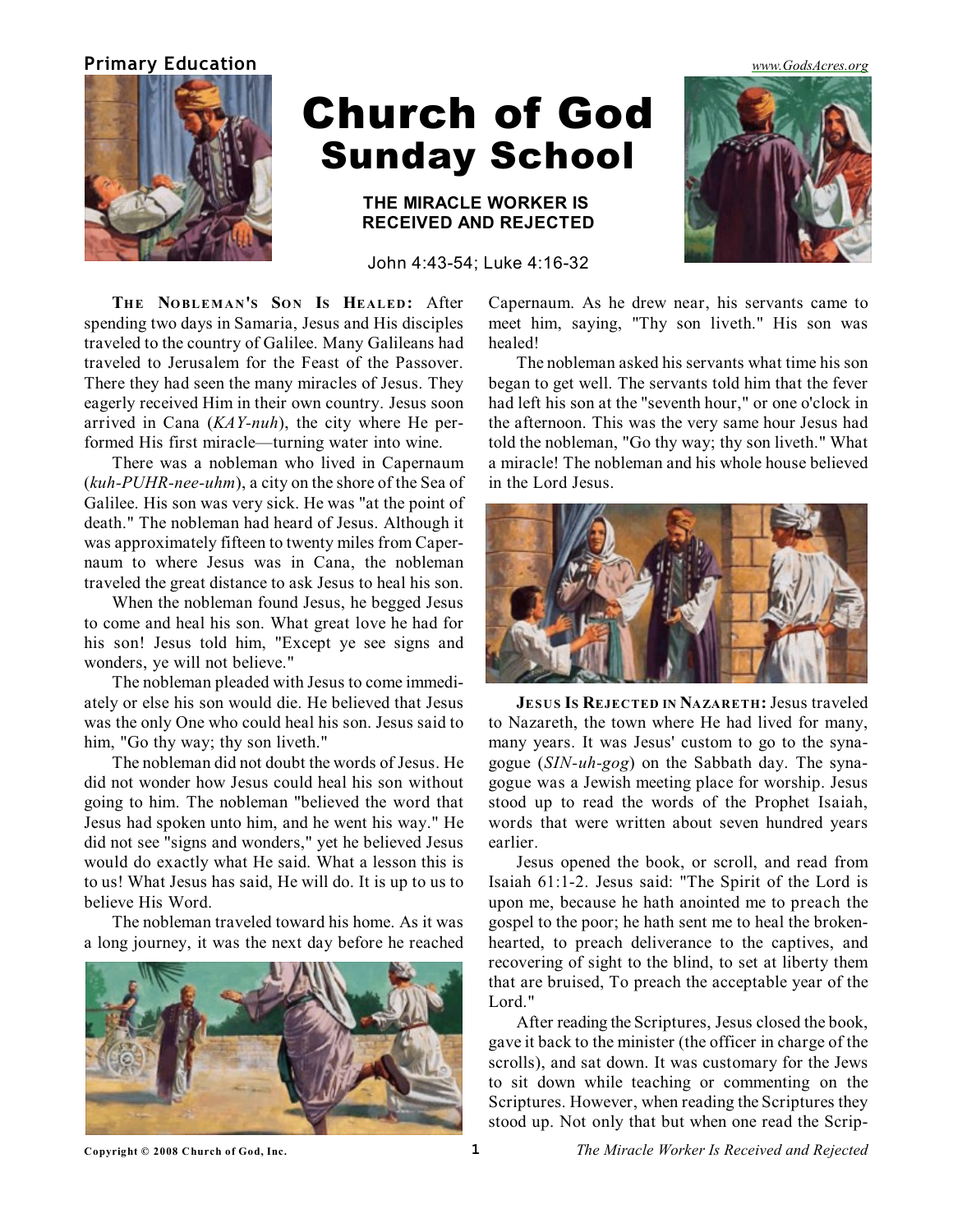# **Primary Education** *[www.GodsAcres.org](http://godsacres.org)*

tures, it was not lawful to even lean on anything. What great respect they had for God's Word!

When Jesus sat down, everyone's eyes were on Him. What would He say? How would He explain the words of Isaiah?

Jesus said, "This day is this scripture fulfilled in your ears." The people were surprised at what Jesus said. They did not know He could speak so well. They had known Jesus all of His life. They knew He was the son of Joseph. How could He be the One Isaiah prophesied about? How could He be the Promised Messiah?

Jesus knew they were rejecting Him. He said, "No prophet is accepted in his own country." In other words, a prophet is not honored by the people of his hometown. Jesus spoke of the rejection of God's prophets, Elijah and Elisha. The miracles of the widow's oil and the healing of leprosy was not for their own countrymen but for foreigners and heathens.

When those in the synagogue heard the words of Jesus, they were filled with anger. Not only was Jesus comparing Himself to the great prophets, but He also was saying that God had love and mercy for the Gentiles. The proud Jews did not want to hear this!

The people would not listen to Jesus any longer. They rose up and pushed Jesus out of the city. They led Him to the top of the high hill that the city of Nazareth was built on. They wanted to throw him over the cliff down to the sharp rocks below. They knew what kind of a man Jesus was. They had watched Him grow up in their midst. Earlier that day, they had marveled at Jesus' words. But now they wanted to kill Him!

However, it was not Jesus' time to die. He passed through the midst of them and went on His way. Not a one of them could stop Him! He left Nazareth and went to stay in Capernaum.

The people of Nazareth were unaware that their pride and anger had caused them to drive the Savior out of their city. Jesus came unto His own people, but they rejected Him.

#### **MEMORY VERSE:**

*"He came unto his own, and his own received him not." —John 1:11*



### **Copyright © 2008 Church of God, Inc. 2** *The Miracle Worker Is Received and Rejected*